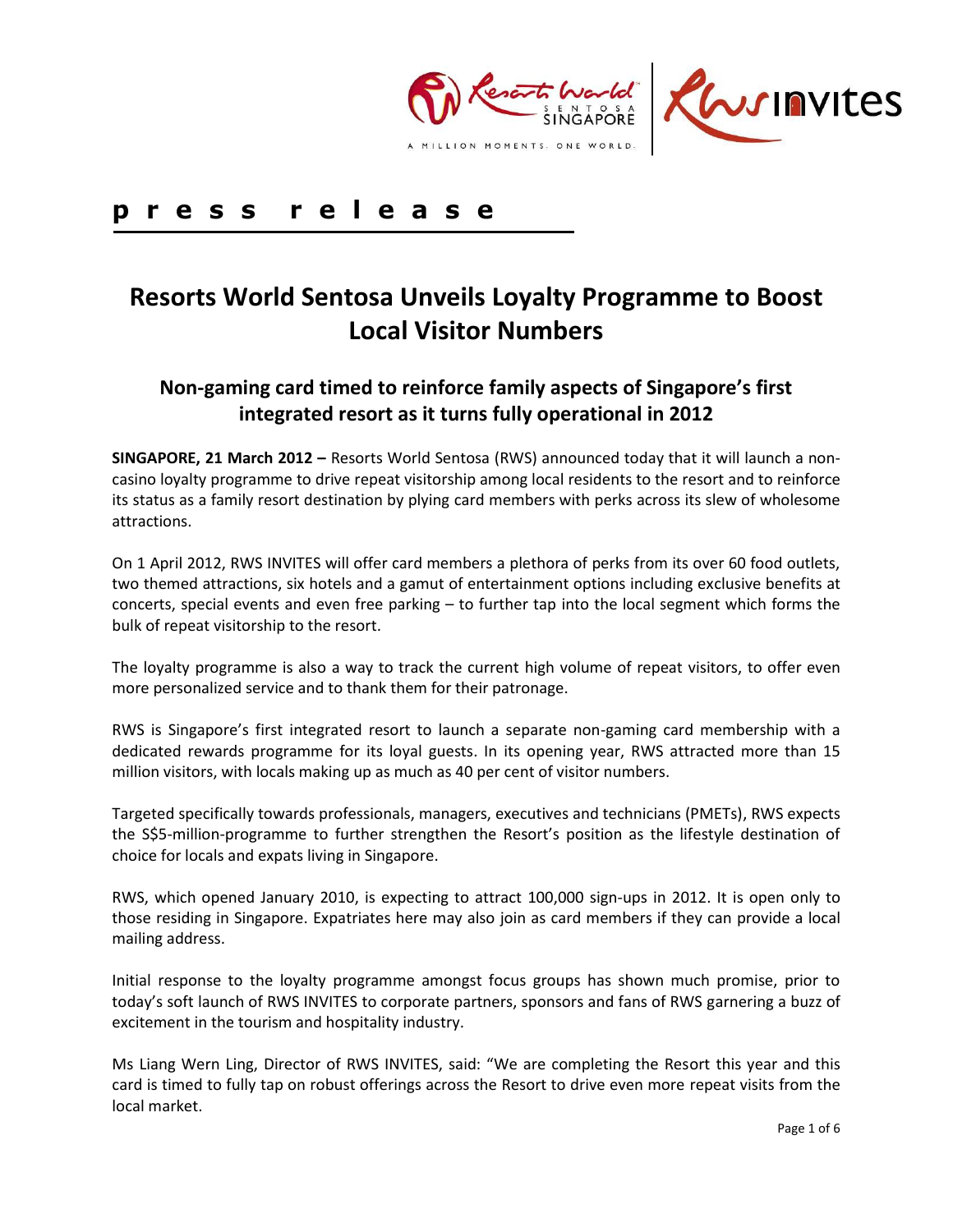"Never before has a loyalty programme of a single destination in Singapore offered deals across a full suite of experiences from attractions, performances, dining and hotel-stays to spa treatments and exclusive events. This suite of privileges and experiences at the Resort is a very powerful proposition for card members, and is what differentiates us from other loyalty programmes," Ms Liang said.

Renowned spa operator ESPA will open the region's first spa destination complex this June, followed by the world's largest oceanarium – Marine Life Park, comprising one of Asia's largest water theme parks and a world-class aquarium – in the second-half of 2012.

The launch comes hot on the heels of the opening of its final two hotels and just months before the completion of its entire stable of attractions. While RWS is unable to forecast estimates of the increased percentage in repeat visitorship, it is confident that the loyalty programme will ignite a fresh slew of repeat visitorship from locals to the resort.

#### **WHAT RWS INVITES ENTAIL**

For an annual sign-up fee of \$150, card members instantly receive either of the following packages worth more than \$180:

- A pair of passes to Universal Studios Singapore with 'Express' privileges to five blockbuster attractions;
- A fine-dining experience at *L' Atelier de Joel Robuchon*; or
- A 60-minute massage at the world-renowned ESPA.

These welcome gifts kick-start a year packed with gastronomical experiences from kitchen tours to workshops with celebrity chefs and special menus, as well as pool-side parties, exclusive invitations and sneak previews to openings, special events and festive celebrations across the 49-hectare resort.

In addition to exclusive events that will include backstage stops and dining with the stars, card members can also look forward to a specially-dedicated on-premise service lounge at RWS. Here, guests have a choice of complimentary refreshments and can make dinner reservations or purchase tickets for the many events at the resort.

This is the key differentiating factor of RWS INVITES, coupled with an exhaustive list of perks that include hotel room upgrades, free parking, complimentary tea and coffee at RWS restaurants, rebates and networking sessions specially organized for card members.

For starters, six special events are already lined up in the coming weekends for new card members. They include:

- 1. The first-ever Breakfast with the Stars of Universal Studios Singapore
- 2. SPLASH pool-side Liquid Buffet at the Hard Rock Hotel Singapore
- 3. Malaysian Food Street's All-You-Can-Eat buffet
- 4. Up-close with Celebrity Chef Sam Leong
- 5. Michelin-Star Dining at L'Atelier de Joel Robuchon
- 6. Wine Pairing Dinner at Osia restaurant

## **[Please refer to Annex A for a full list of perks and benefits, and the six special events organized to celebrate the launch.]**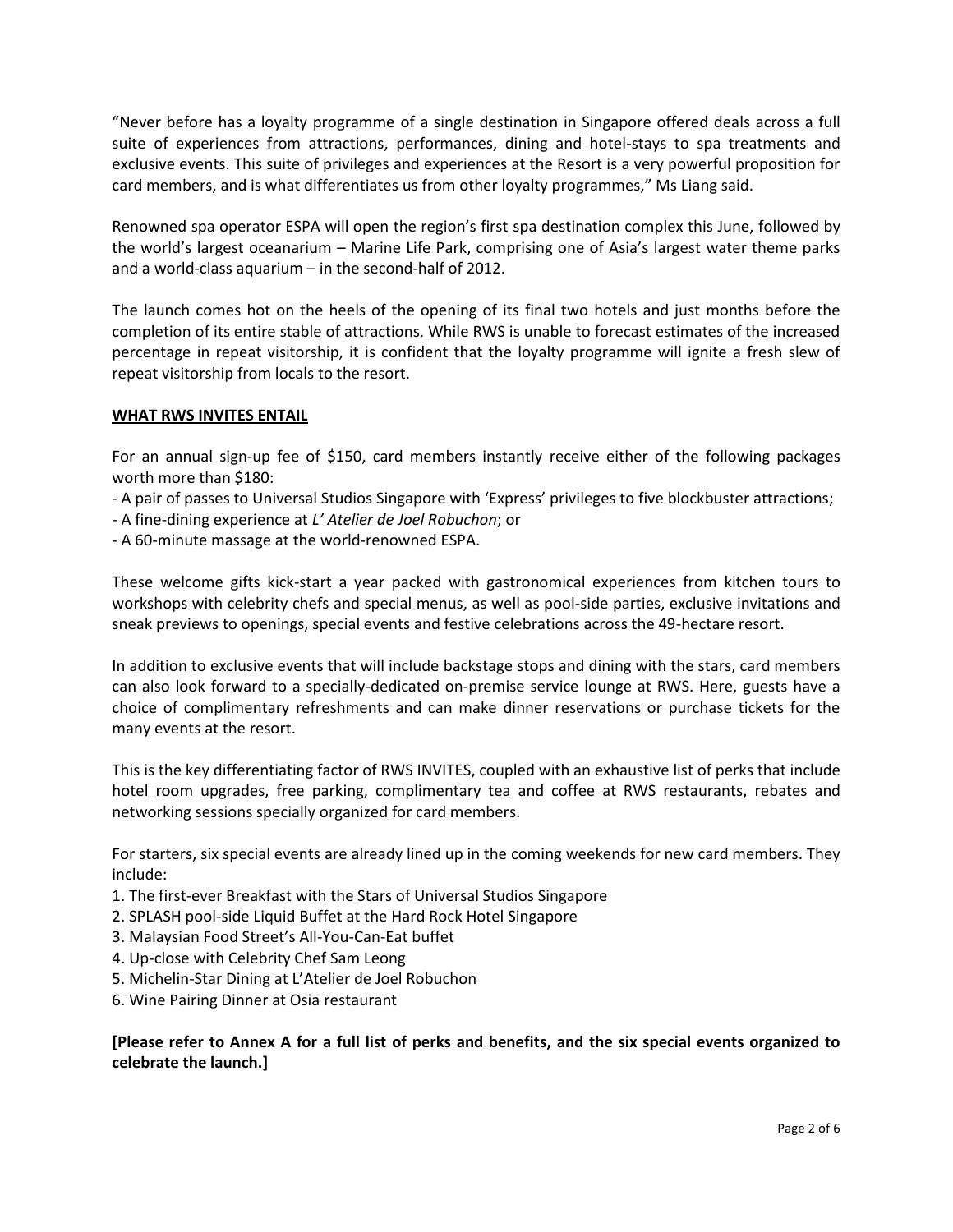The public will be allowed to partake in a few of these first six events for a sampling of the exciting programmes in store for card members in the coming months.

A web-based application specifically designed for card members will also be launched on 25 March, adding to the convenience of card members on the move.

To celebrate the launch of RWS INVITES on 1 April, a celebration complete with stage-games, roving characters, goodie bags, giveaways and lucky draws will greet guests at the Forum of RWS from 10am onwards.

- Ends –

#### **Notes to Editor:**

- 1. Please use the following photo captions for visuals.
- 2. High resolution images can be downloaded from link: [ftp://wswresorts:wswresorts@omaedcftp001.interpublic.com](ftp://wswresorts:wswresorts@omaedcftp001.interpublic.com/) *Username: wswresorts Password: wswresorts*
- *3.* All images are to be attributed to:

*Resorts World Sentosa elements and all related indicia TM & © 2010 Resorts World at Sentosa Pte. Ltd. All Rights Reserved.*

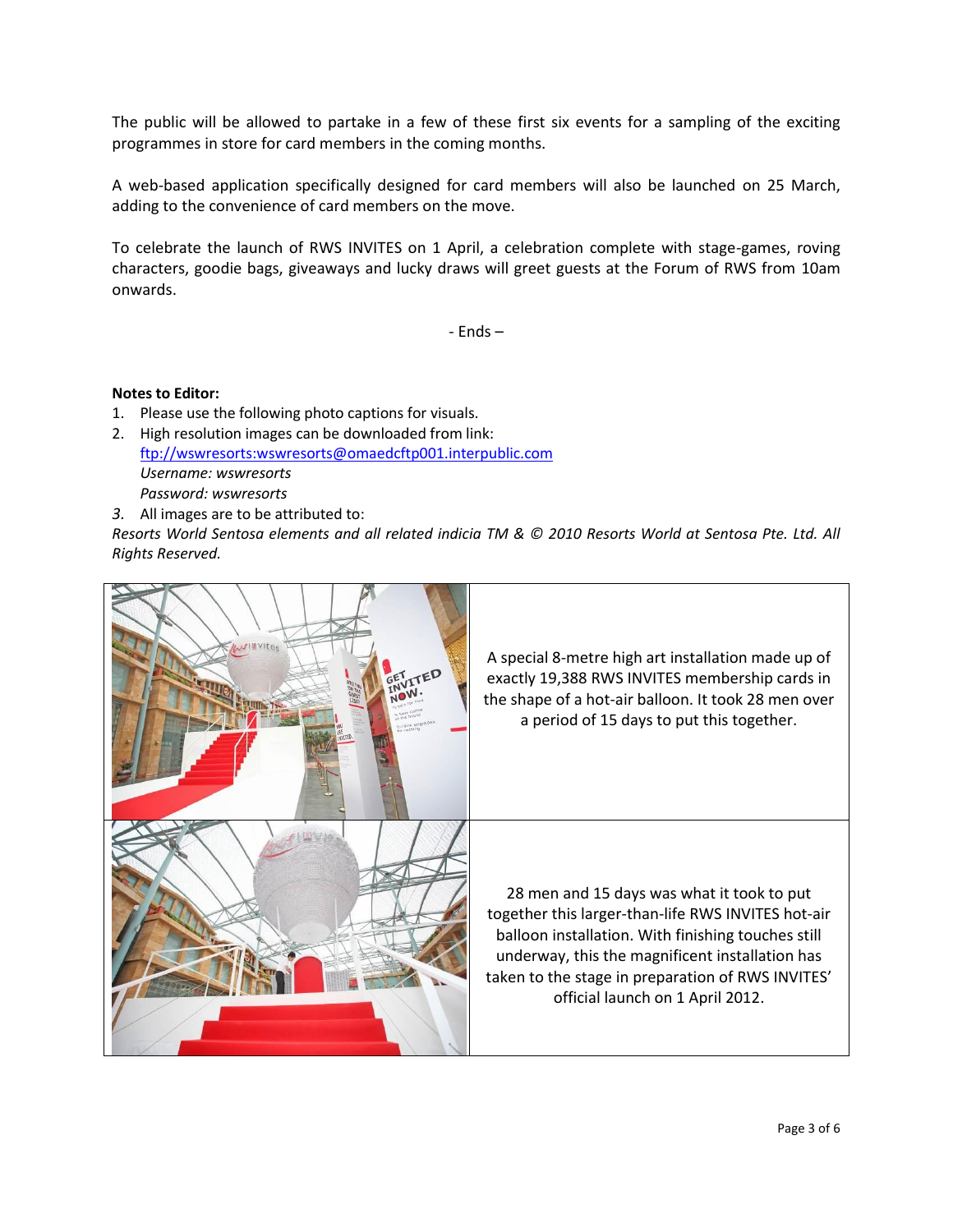#### **MEDIA INVITE**

**You are invited to send a photographer/videographer to Resorts World Sentosa's Forum for the finishing touches that will be made to the 8-metre-high art installation made up of 19,388 RWS INVITES membership cards on:** 

#### **WEDNESDAY, 21 MARCH 2012, at 4pm**

Please RSVP to Danny Cham/ Wendy Toh at [dcham@webershandwick.com,](mailto:dcham@webershandwick.com) +65 9696 9128; or [wtoh@webershandwick.com,](mailto:wtoh@webershandwick.com) +65 9027 2457.

#### **About Resorts World Sentosa**

Resorts World Sentosa (RWS), Singapore's first integrated resort is located on the resort island of Sentosa. Spanning 49 hectares, the resort has welcomed over 15 million visitors in 2010 since it opened in January of that year. RWS is home to the region's first-and-only Universal Studios theme park, a Maritime Experiential Museum and Aquarium, a casino, luxurious accommodation in six unique hotels, the Resorts World Convention Centre, celebrity chef restaurants, Malaysian Food Street as well as specialty retail outlets. The resort also offers entertainment ranging from its resident theatrical circus spectacular - Voyage de la Vie, to public attractions such as the Crane Dance and the Lake of Dreams. Still to come are a destination spa and the world's largest oceanarium, the Marine Life Park. RWS is wholly owned by Genting Singapore, a company of the Genting Group. For more information, please visi[t www.rwsentosa.com.](http://www.rwsentosa.com/)

#### **MEDIA CONTACTS:**

**Resorts World Sentosa** Robin Goh / Lee Sin Yee Tel: + 65 6577 9778 / +65 6577 9769 [robin.goh@rwsentosa.com](mailto:robin.goh@rwsentosa.com) [/ sinyee.lee@rwsentosa.com](mailto:sinyee.lee@rwsentosa.com)

**Weber Shandwick Singapore (for Resorts World® Sentosa)**  Danny Cham / Wendy Toh Tel: +65 6825 8044 / 8038 [dcham@webershandwick.com](mailto:dcham@webershandwick.com) [/ wtoh@webershandwick.com](mailto:wtoh@webershandwick.com)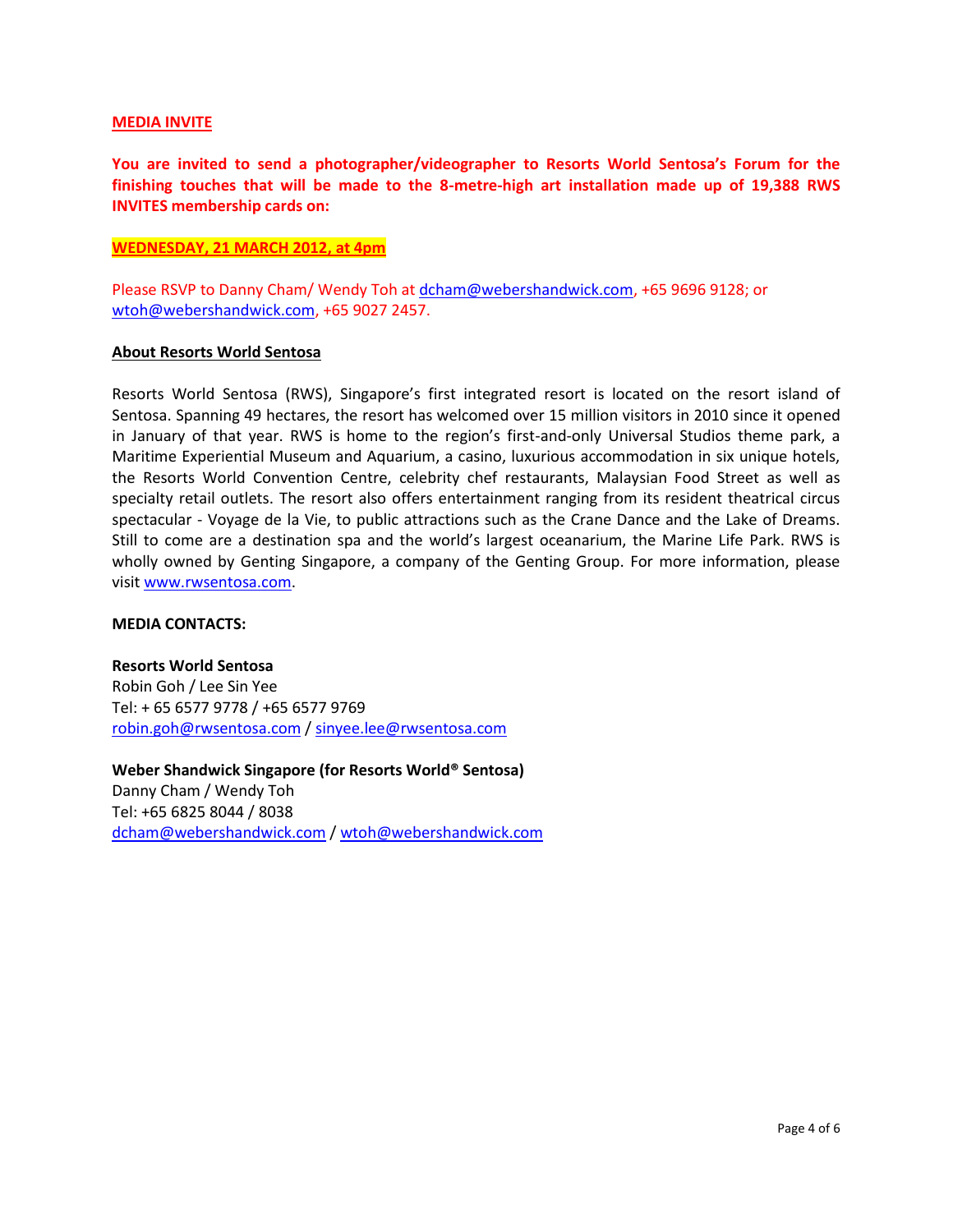



# **ANNEX A**

# **Special Events:**

# **1. The first-ever Breakfast with the Stars of Universal Studios Singapore**

*Weekends of 7 & 8 and 14 & 15 April 2012, 8.30am to 10am*

Come up-close with ever-green Universal Studios stars over breakfast at Mel's Drive-In. Relish photomoments with Woody Woodpecker, Marilyn Monroe, Betty Boop, Charlie Chaplin and the Dinettes. After breakfast, skip the regular queues to blockbuster attractions with special access from 10am to 11am.

# **2. SPLASH pool-side Liquid Buffet at the Hard Rock Hotel Singapore**

# *6 & 7 April 2012, 7pm to 12am*

Sip, soak and splash at Hard Rock Pool's first-ever Liquid Buffet. Enjoy free flow of beer and cocktails courtesy of Hornitos Tequila, Midori, Effen Vodka and Cruzan 9 Spiced Rum for the first two hours. Plug into the hottest tracks by sexy supermodel deejay Angie Vu Ha on 6 April, followed by Rebecca Chen on 7 April. The party will be hosted by hunky-licious celebrity Paul Foster. So, don your coolest beach glam outfit and join in the fun!

## **3. Wine Pairing Dinner at Osia restaurant**

# *8 April 2012, 7pm to 10pm*

Taste the best vintages from across Australia's most popular wineries, specially paired with Osia's newto-debut dishes created exclusively for RWS INVITES card members. Winner of Best Dining Experience 2011, Osia will serve up its famous flatbreads followed by a delectable Australian-inspired three-course dinner.

## **4. Up-close with Celebrity Chef Sam Leong**

# *14 April 2012, 4.30pm to 8.30pm*

RWS Invites welcomes you to be amongst the first to join local celebrity chef Sam Leong as he hosts a culinary master-class together with his wife at Forest in Resort World Sentosa's latest Equarius Hotel. Learn to recreate elegant classic Chinese dishes. After the master-class, sit down to a relaxing fourcourse dinner showcasing the novel creations of Chef Leong and enjoy the evening amidst natural greenery.

# **5. Malaysian Food Street's All-You-Can-Eat buffet**

## *15 April 2012, 11am to 1pm*

This closed-door event only for RWS INVITES card members allows you to sample all the star hawker dishes at Resorts World Sentosa's widely successful Malaysian Food Street. Eat all you want, from Kuala Lumpur's famous Heun Kee Claypot Chicken Rice, to Penang's Ah Mei Hokkien Prawn Mee and handmade chendol. And for the first time, learn how to replicate the Malaysian char kway teow and fried yuan yang in your own home with a cooking demonstration by RWS' very own Chef Adolf.